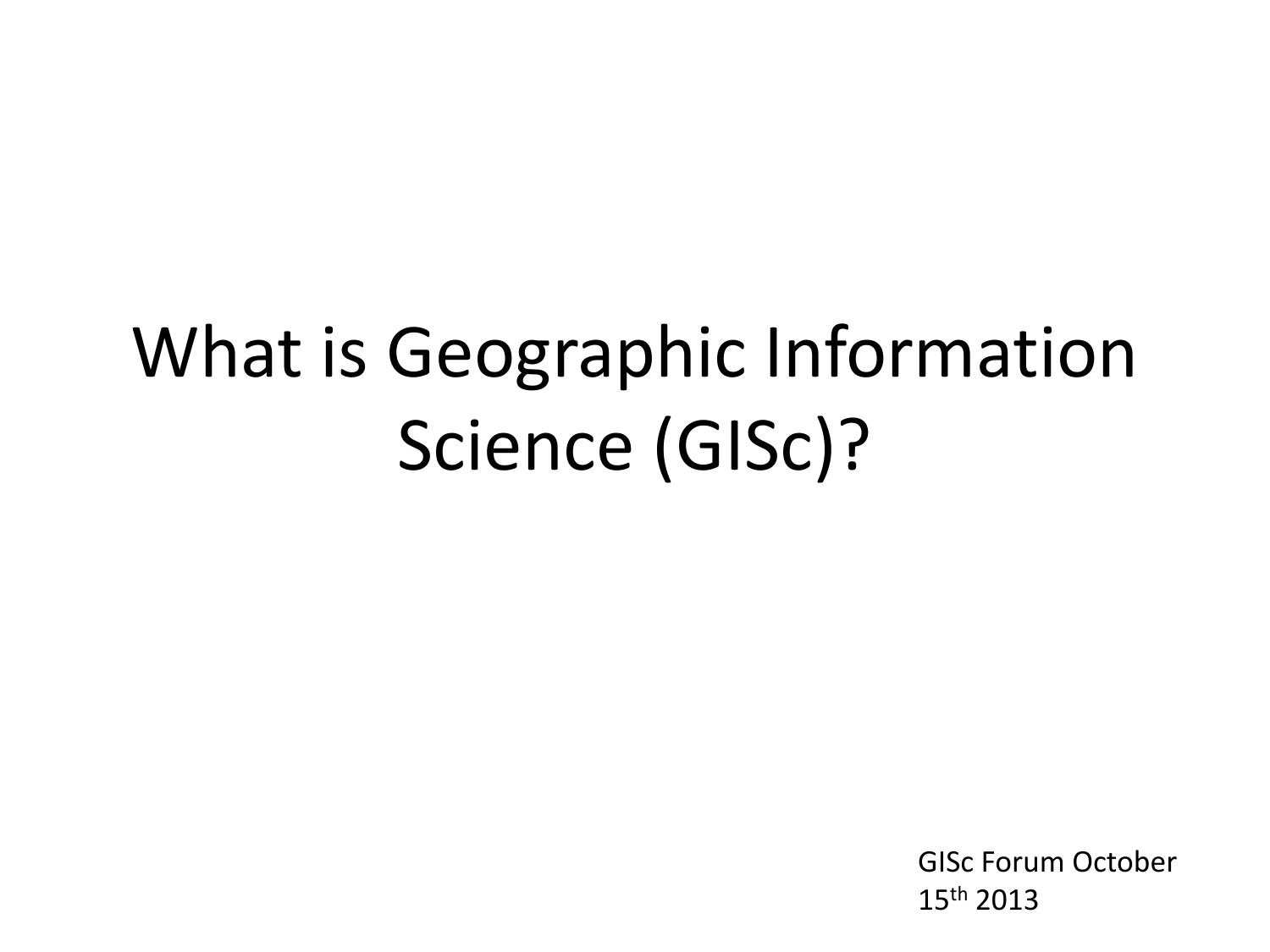- 1. What is Geographic Information Science?
	- (a) The science of handling spatial data.
	- (b) GISc underpins any scientific research where the characteristics of **places** and **spatial relationships** between places are important for:
		- description;
		- Explanation (modelling);
		- prediction (including interpolation);
		- tactical or strategic policy related activity.

(c) Not the preserve of any one discipline.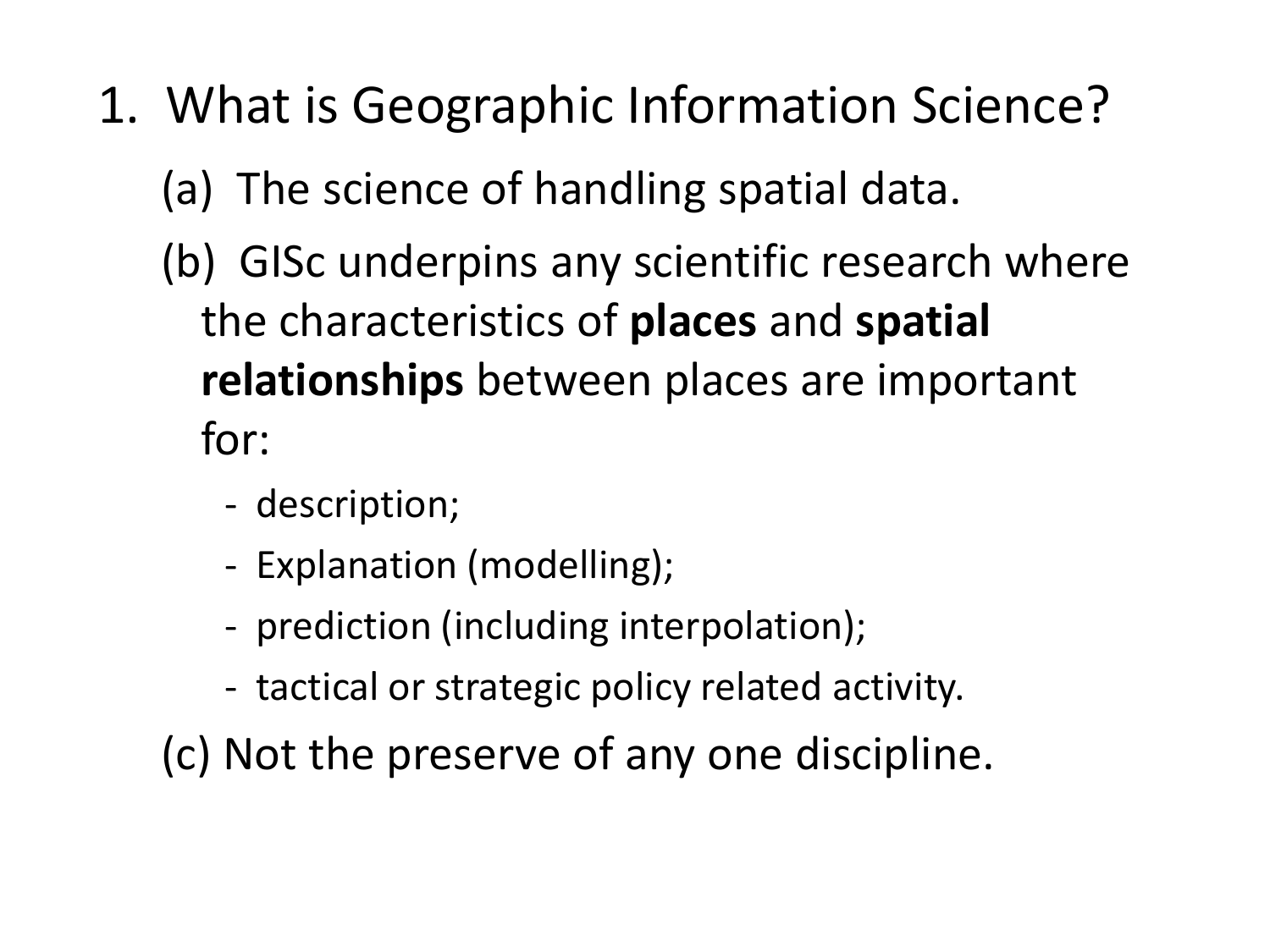# 2. The "science" in GISc.

| <b>Preconditions for a science</b>                                                                 | for GISc                                                      |
|----------------------------------------------------------------------------------------------------|---------------------------------------------------------------|
| Good quality <i>data</i> (fit for<br>purpose).                                                     | including the geo-<br>coded data (locational<br>referencing). |
| Well defined <i>questions</i> or<br>hypotheses capable of being<br>subject to rigorous testing.    | with a locational or<br>geographical dimension.               |
| Rigorous methodology (e.g.<br>statistics)                                                          | (e.g spatial statistics;<br>spatial data analysis)            |
| <i>Technology</i> to support work<br>attaining satisfactory levels<br>of precision (e.g computers) | $GIS + specialist$<br>statistics packages                     |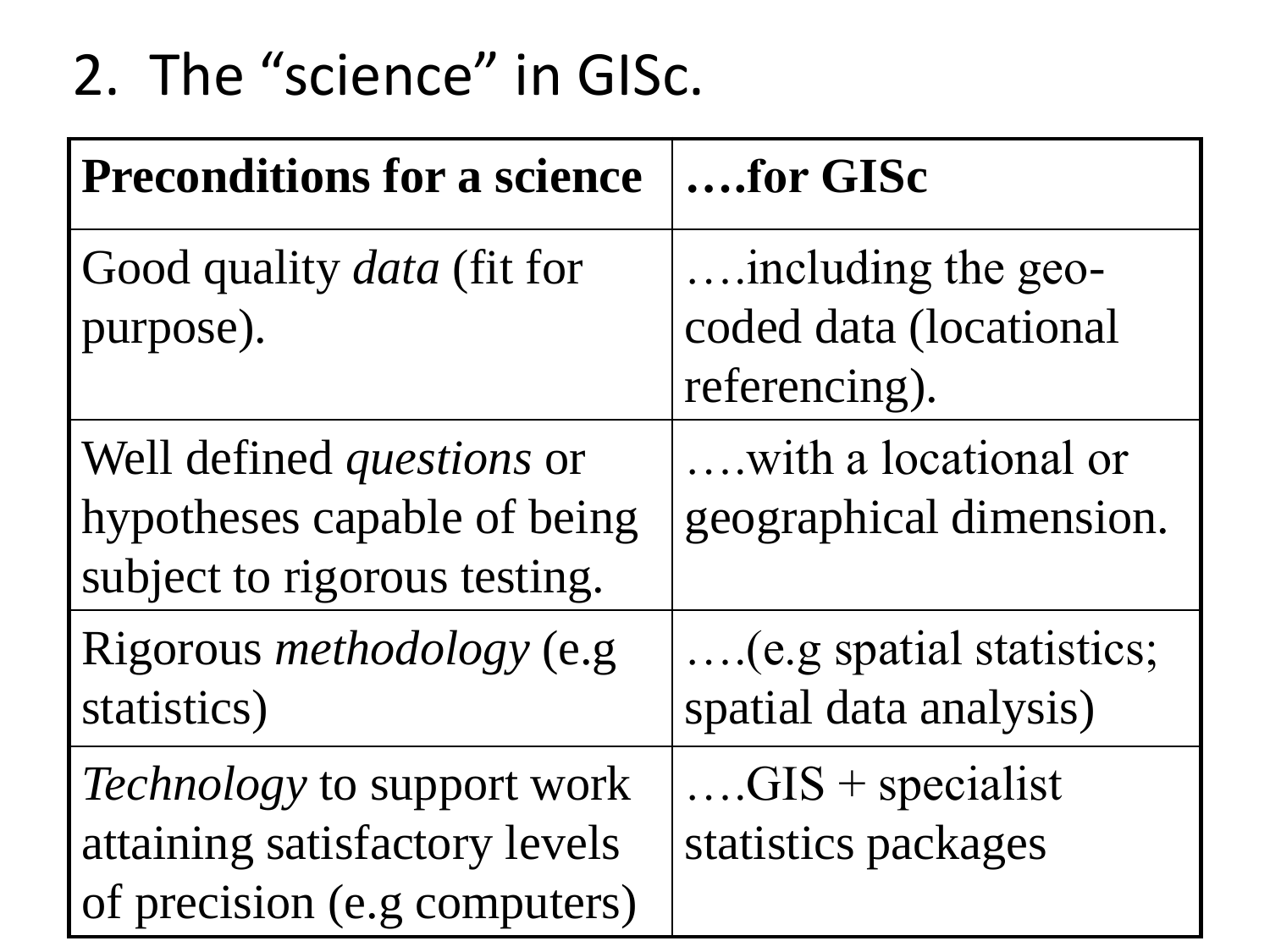3. Some areas of GISc: thinking spatially

(i) Constructing explanations.

**Places:** by possessing different levels of important explanatory variables they sometimes constitute a "natural experiment" (e.g. air quality and health outcomes).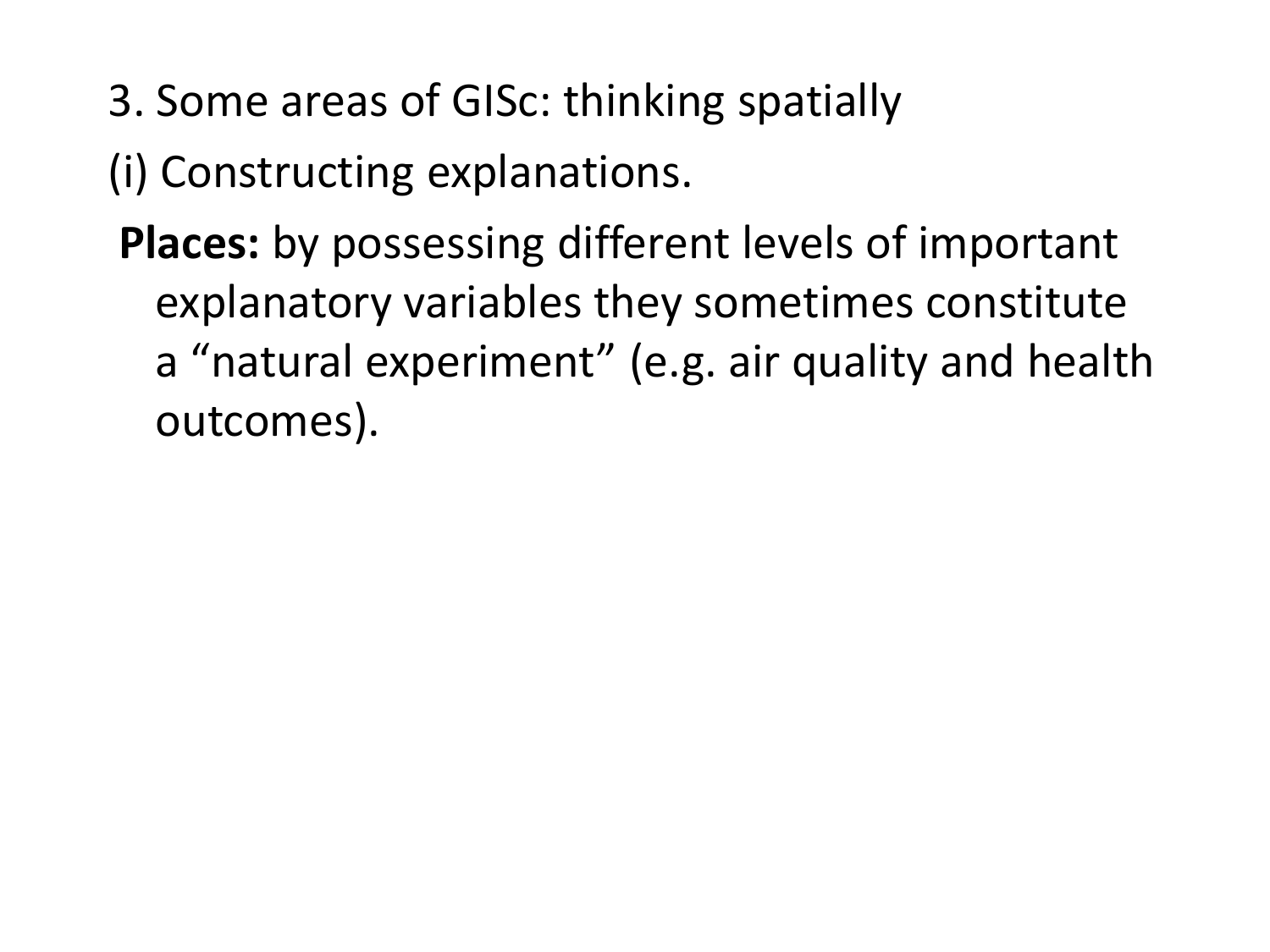Outcomes in different places may not just be a consequence of their "place-based" or "internal" characteristics.

Outcomes may also be a consequence of relational or wider 'contextual' influences: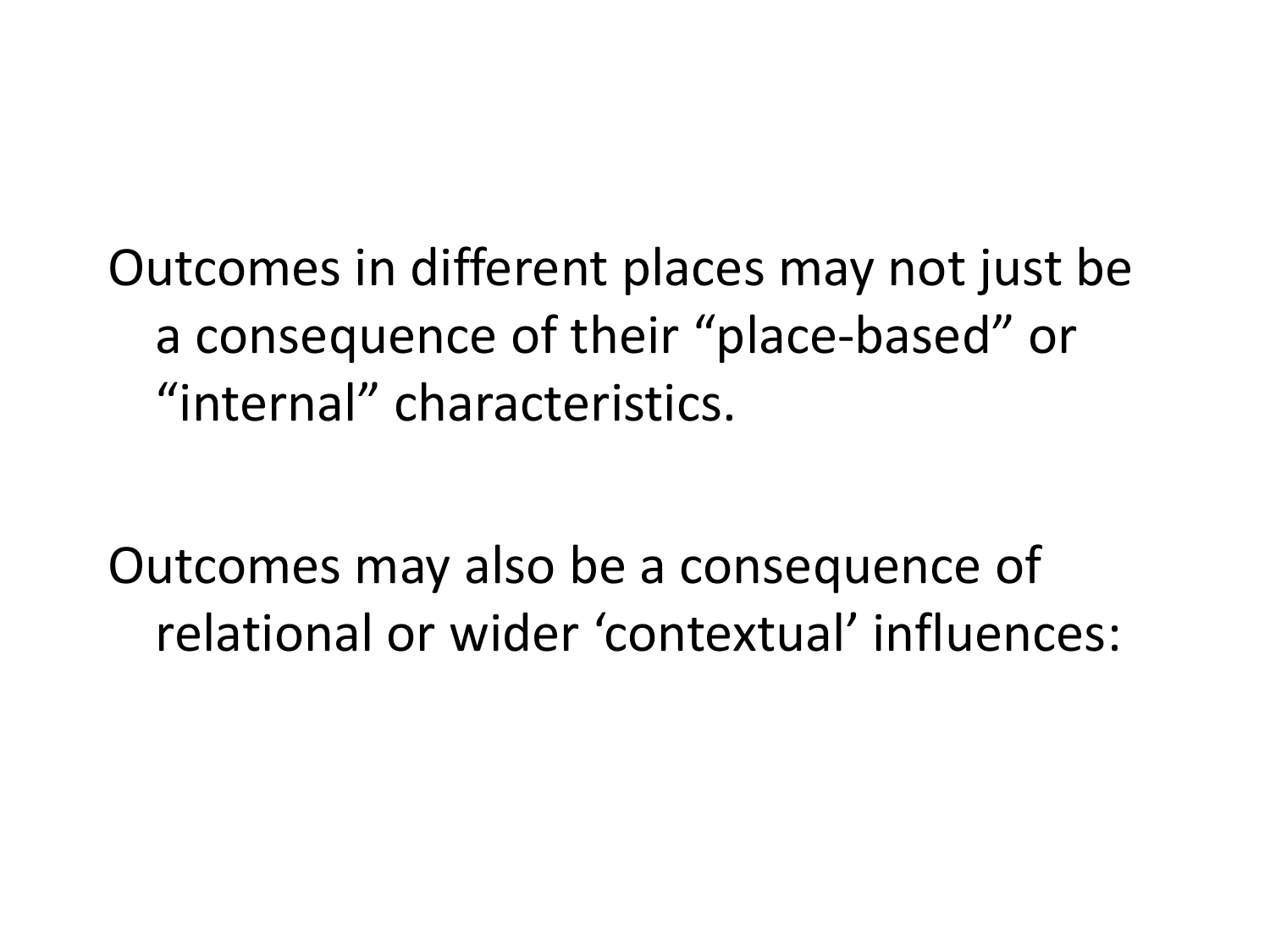**Spatial relationships**: the location of places relative to one another.

- distance to a specific place (e.g to city centre; from pollution source);
- attribute differences ("gradients") between places (e.g.rich/poor neighbourhoods);
- spatial configuration of attributes (e.g. concentrated v dispersed poverty; the geographical clustering of economic activity).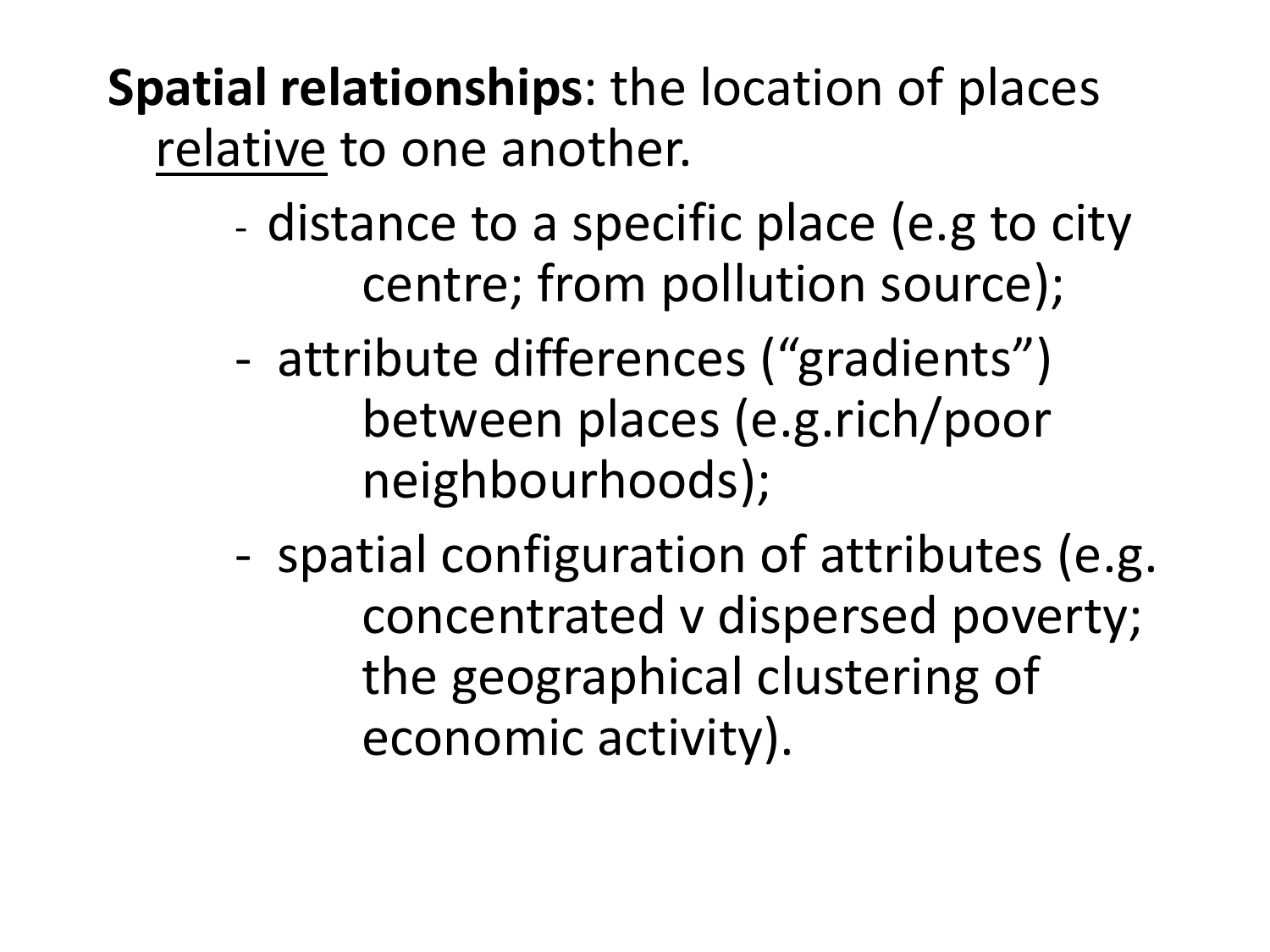Two (or more) places may be identical in terms of their internal (*place-based*) characteristics but if they differ in terms of their *relational* properties they may experience different outcomes.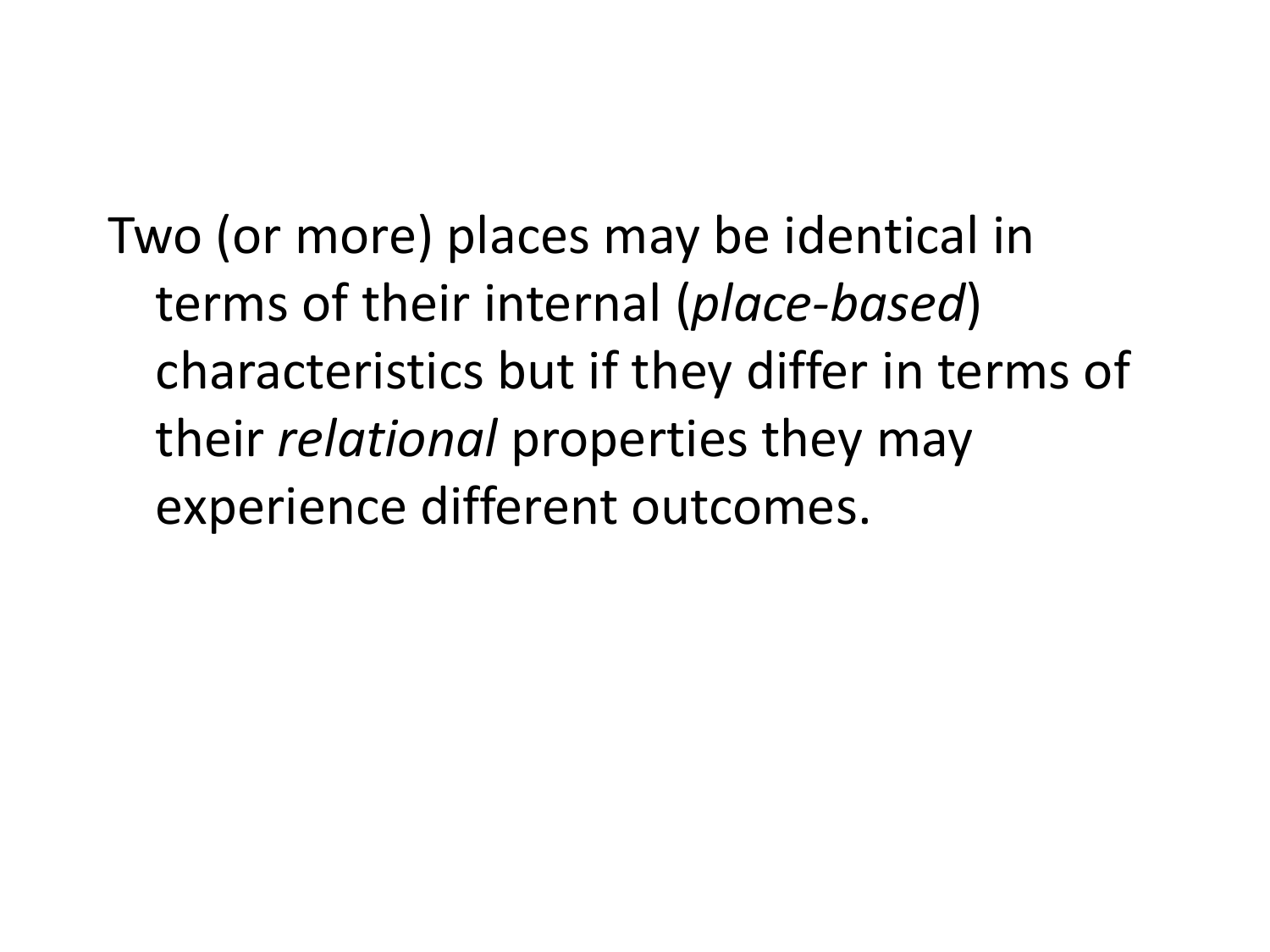### **Generic spatial processes:**

- diffusion processes
	- Spread of disease
- exchange and transfer (or mixing) processes
	- Trade flows
- interaction processes
	- Price competition
- dispersal processes
	- Migration flows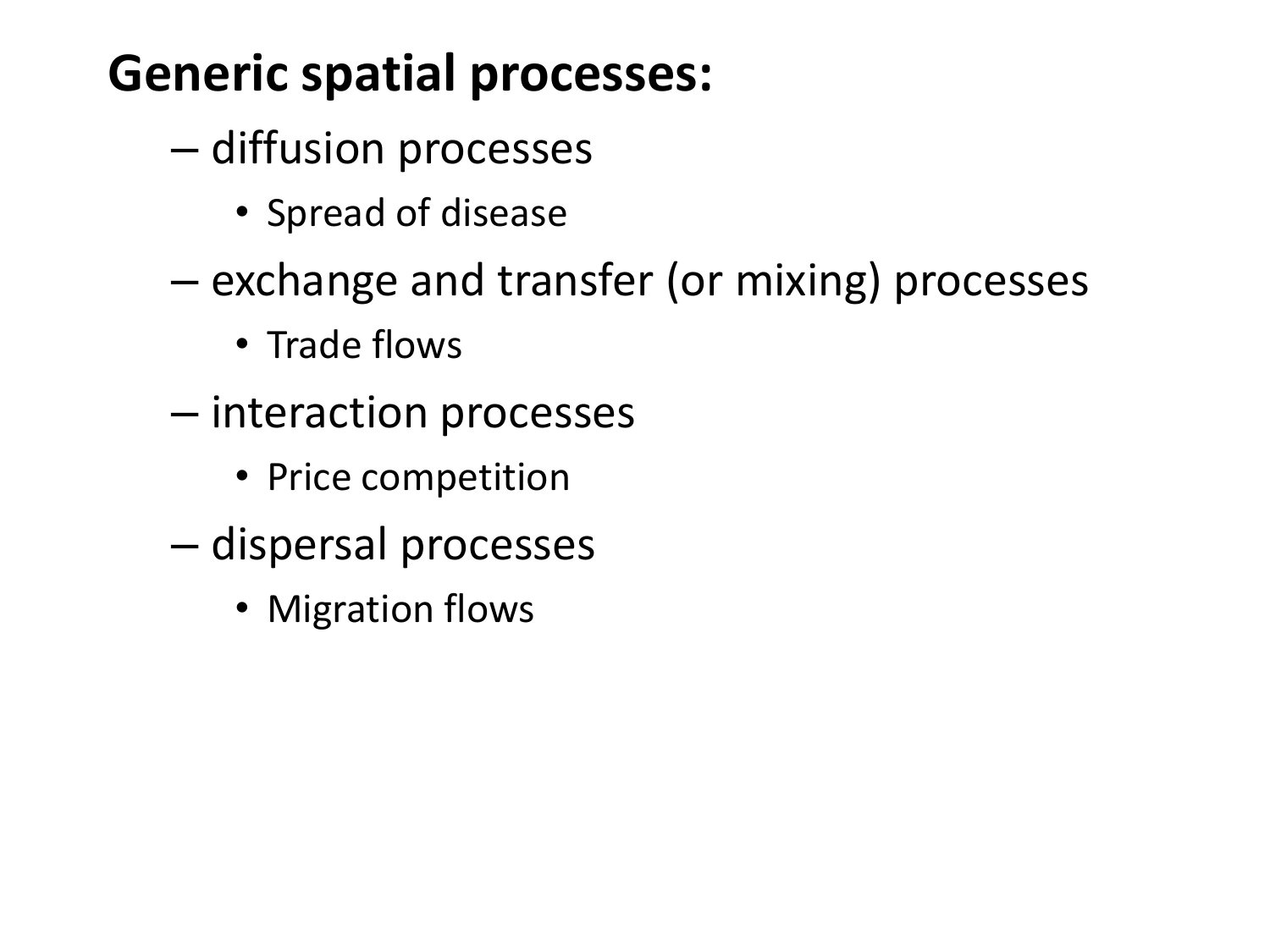## (ii) Problem solving:

– Small area estimation

(e.g. risk estimation).

– Spatial interpolation

(e.g. mapping from sample data; missing data estimation).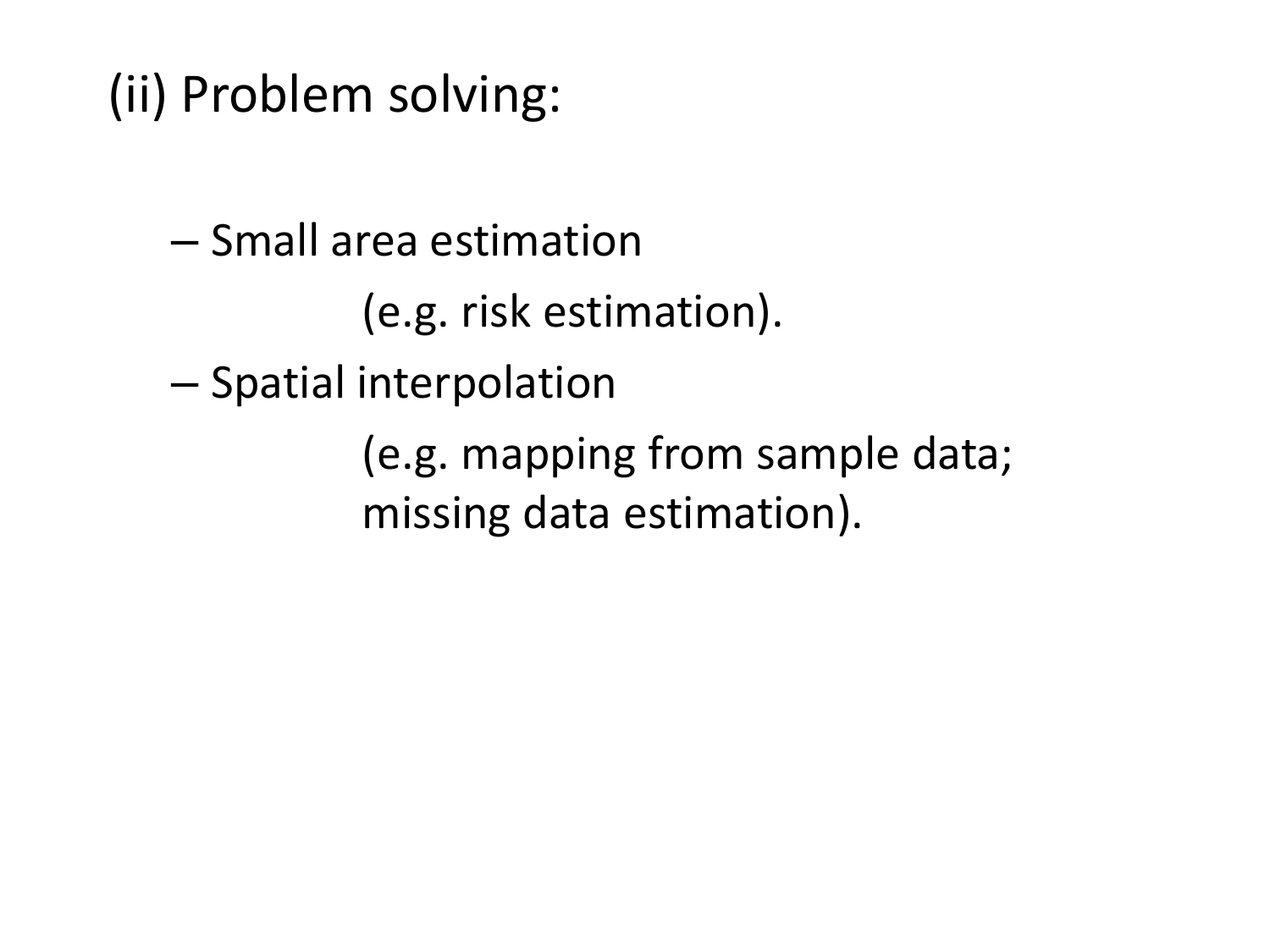### (iii) Policy related questions.

**A. Better targeting of resources: infectious disease hotspots at the global scale.**

**INFECTIOUS DISEASES TRANSMISSIBLE BETW** & HU **Higher levels** Middle levels **Lower levels** SOURCE: Nature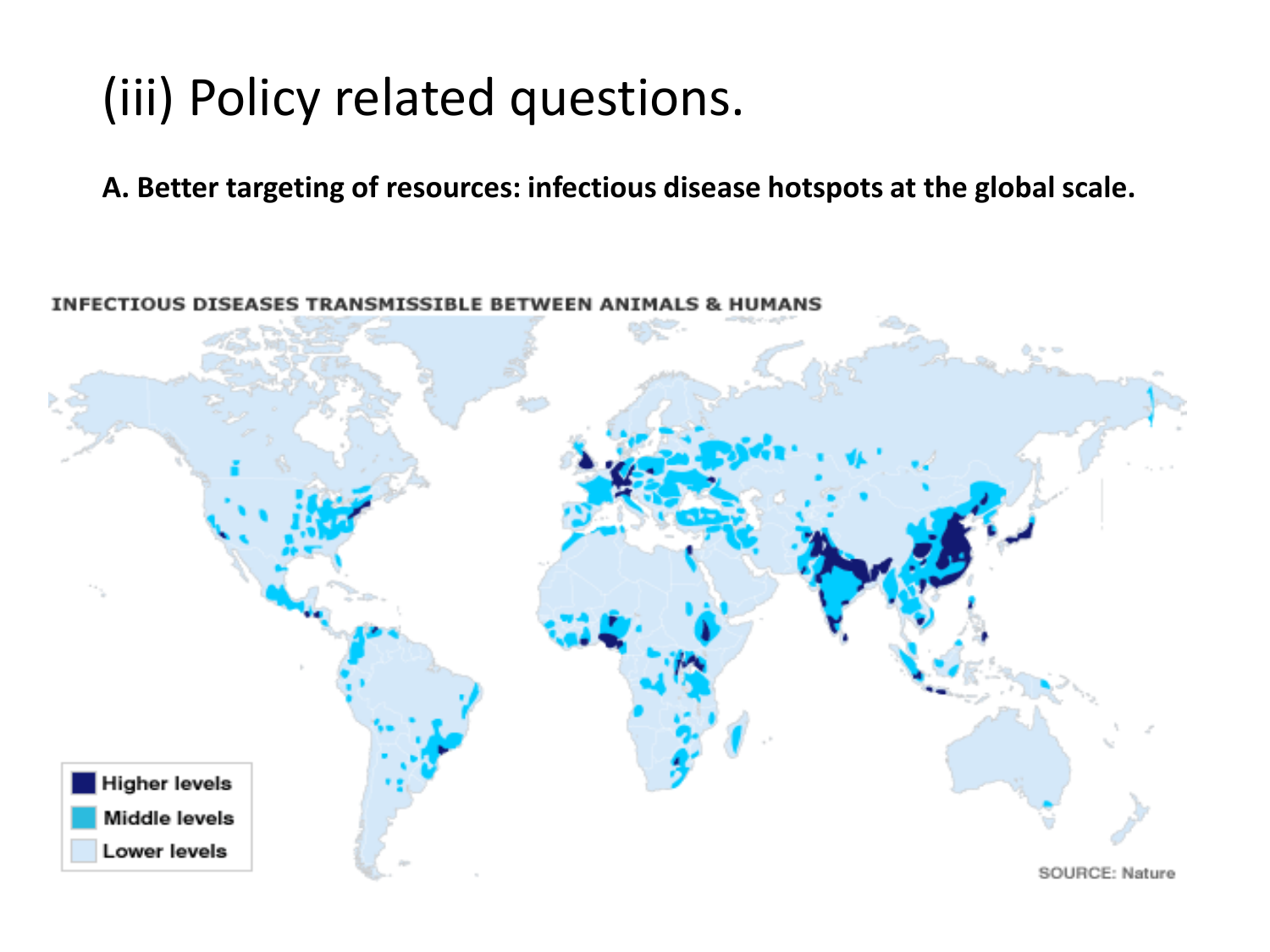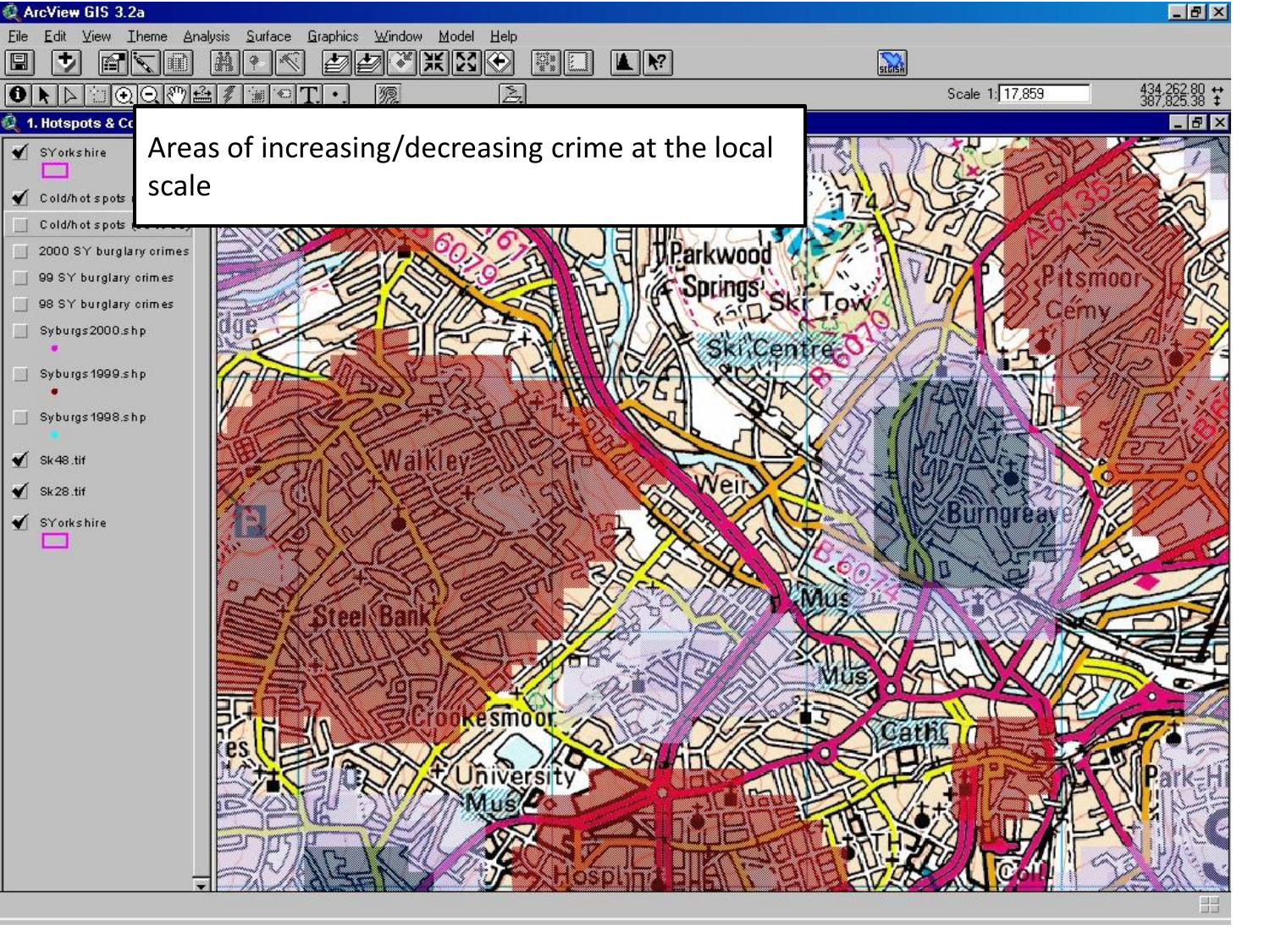#### **B. Evaluating the impact of local area initiatives: No cold calling areas in Peterborough, England.**

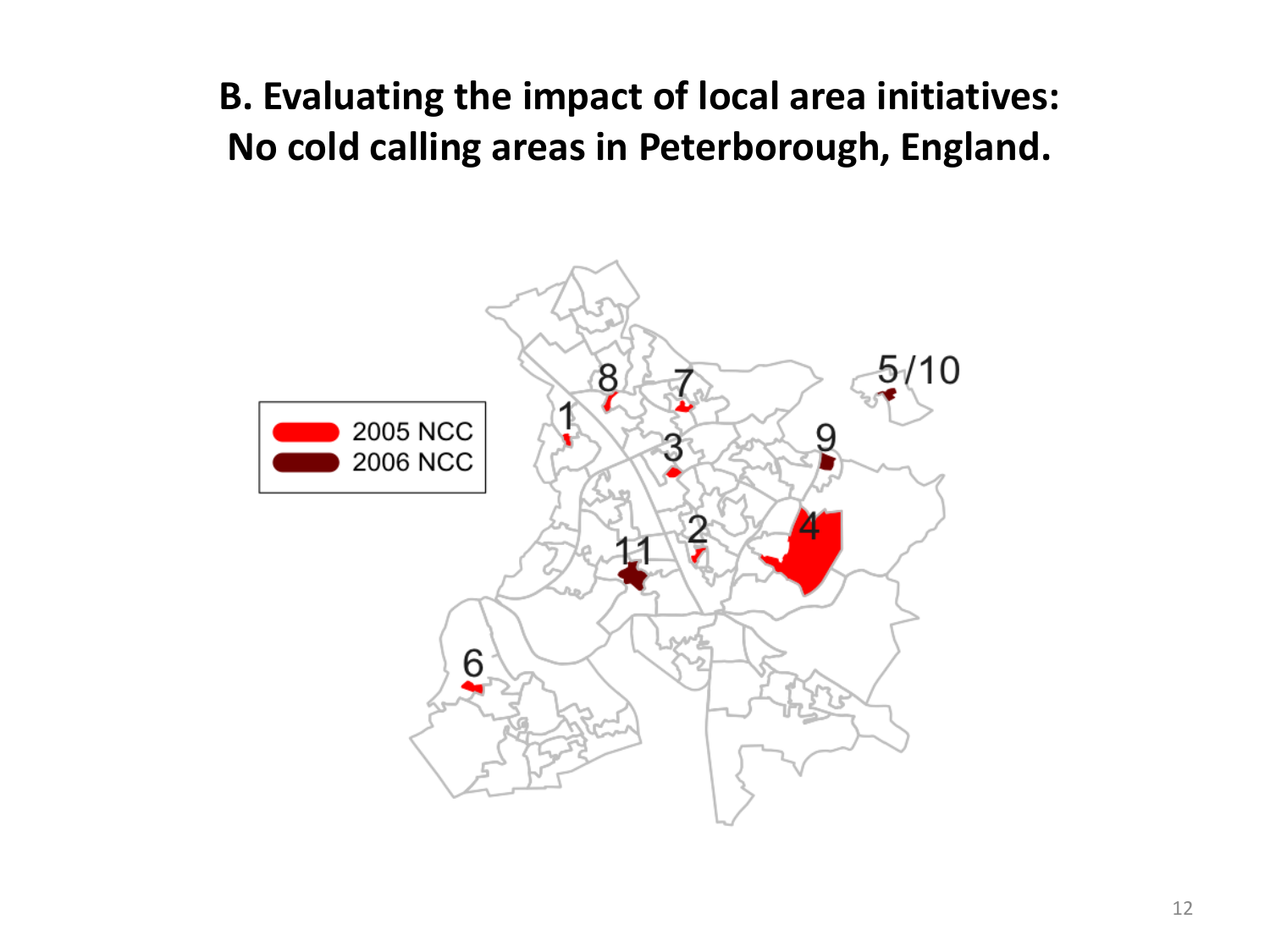#### **Some references:**

Berry, B.J.L., Griffith, D.A. and Tiefelsdorf, M. (2008) From Spatial Analysis to Geospatial Science. *Geographical Analysis*, 40(3), 229-238.

Goodchild, M.F. (1992) Geographical information science. *International Journal of Geographical Information Systems,* 6, 31-45.

Goodchild, M.F. (2008) Statistical perspectives on GISc. *Geographical Analysis,* 40 (3), 310-25.

Haining, R. (2003). *Spatial Data Analysis: Theory and Practice.* Cambridge: Cambridge University Press. (p. 1-42)

Longley, P.A., Goodchild, M.F., Maguire, D.J. and Rhind, D.W., (2005) *Geographic Information Systems and Science* p. 3-60.

Wright, D., Goodchild, M. and Proctor, J. (1997) GIS: Tool or Science? *Annals of the Association of American Geographers*, **87**, 346-62